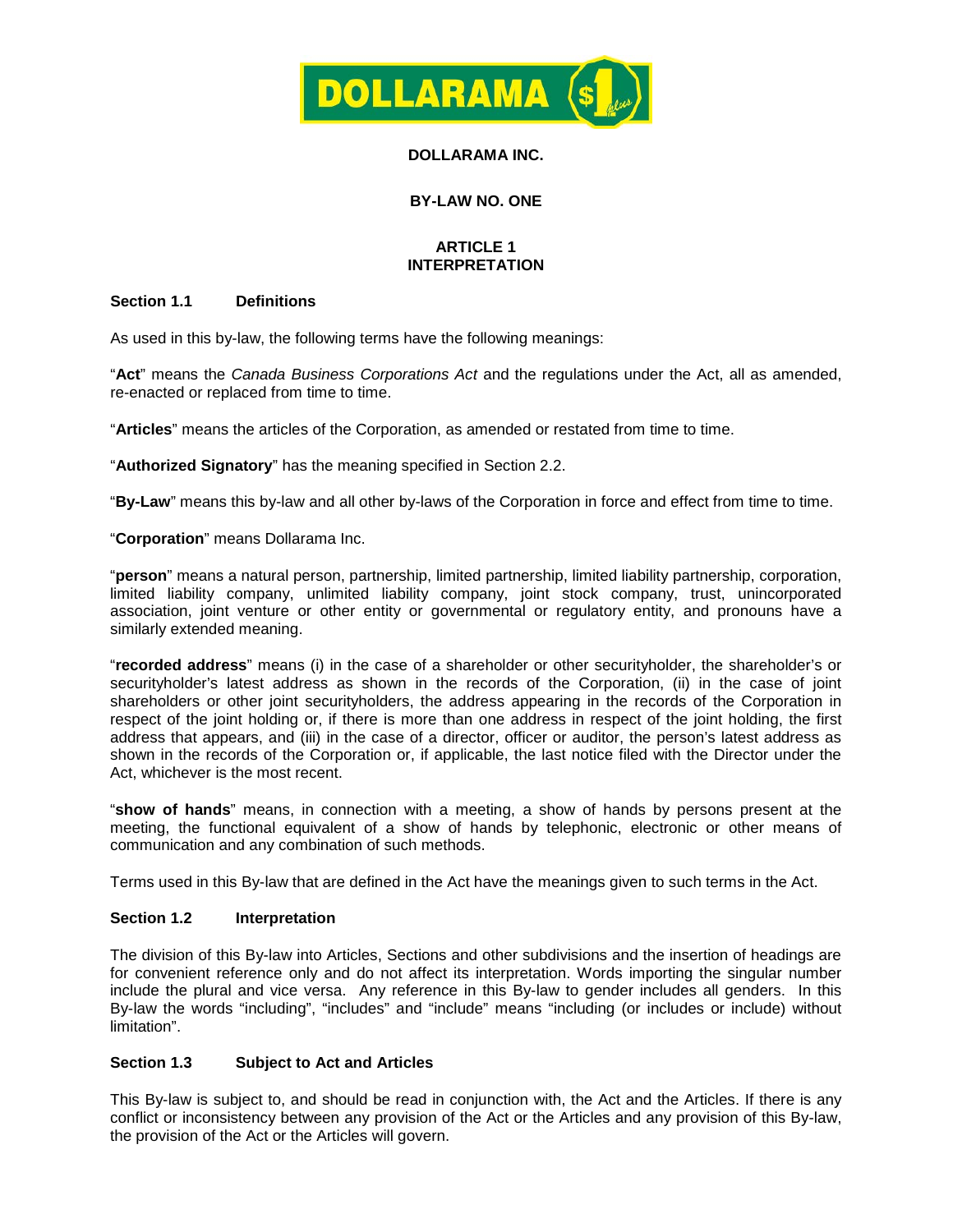## **ARTICLE 2 BUSINESS OF THE CORPORATION**

## **Section 2.1 Financial Year**

The financial year of the Corporation ends on such date of each year as the directors determine from time to time.

## <span id="page-1-0"></span>**Section 2.2 Execution of Instruments and Voting Rights**

Contracts, documents or instruments in writing requiring the signature of the Corporation may be signed by any director or any officer of the Corporation, or by any person authorized by resolution of the board of directors. All contracts, documents or instruments in writing so signed shall be binding upon the Corporation without any further authorization or formality. The board of directors is authorized from time to time, by resolution, to appoint any officer or officers or any other person or persons on behalf of the Corporation, either to sign contracts, documents or instruments in writing generally or to sign specific contracts, documents or instruments in writing. Where the Corporation has only one (1) director and officer being the same person, that person may sign all such contracts, documents or other written instruments.

The corporate seal, if any, may, when required, be affixed to contracts, documents or instruments in writing, signed as aforesaid, by an officer or officers, person or persons, appointed as aforesaid by resolution of the board of directors.

The term "contracts, documents or instruments in writing", as used in this By-law, shall include deeds, mortgages, hypothecs, charges, conveyances, transfers and assignments of property, real or personal, immoveable or moveable, agreements, releases, receipts and discharges for the payment of money or other obligations, conveyances, transfers and assignments of shares, warrants, bonds, debentures or other securities and all paper writings or their equivalent on all electronic form.

In particular, without limiting the generality of the foregoing, any director or any officer of the Corporation, or any person authorized by resolution of the board of directors, is hereby authorized to sell, assign, transfer, exchange, convert or convey all shares, bonds, debentures, rights, warrants or other securities owned by or registered in the name of the Corporation and to sign and execute, under the seal of the Corporation or otherwise, all assignments, transfers, conveyances, powers of attorney and other instruments that may be necessary for the purpose of selling, assigning, transferring, exchanging, converting or conveying or enforcing or exercising any voting rights in respect of any such shares, bonds, debentures, rights, warrants or other securities.

The signature or signatures of any officer or director of the Corporation and/or of any person or persons appointed as aforesaid by resolution of the board of directors may, if specifically authorized by resolution of the directors, be printed, engraved, lithographed, otherwise mechanically or electronically reproduced or given in any manner permitted by the law, on all contracts, documents or instruments in writing or in an electronic form, or, subject to subsection 49(4) of the Act, on bonds, debentures or other securities of the Corporation executed or issued by or on behalf of the Corporation. All such contracts, documents or instruments in writing or in an electronic form, or bonds, debentures or other securities of the Corporation on which the signatures of any of the foregoing officers, directors or persons shall be so reproduced, by authorization by resolution of the board of directors shall, subject to subsection 49(4) of the Act, be deemed to have been duly signed by such officers and shall be as valid to all intents and purposes as if they had been signed manually and notwithstanding that the officers, directors or persons whose signature or signatures is or are so reproduced may have ceased to hold office at the date of the delivery or issue of such contracts, documents or instruments in writing or in an electronic form or bonds, debentures or other securities of the Corporation.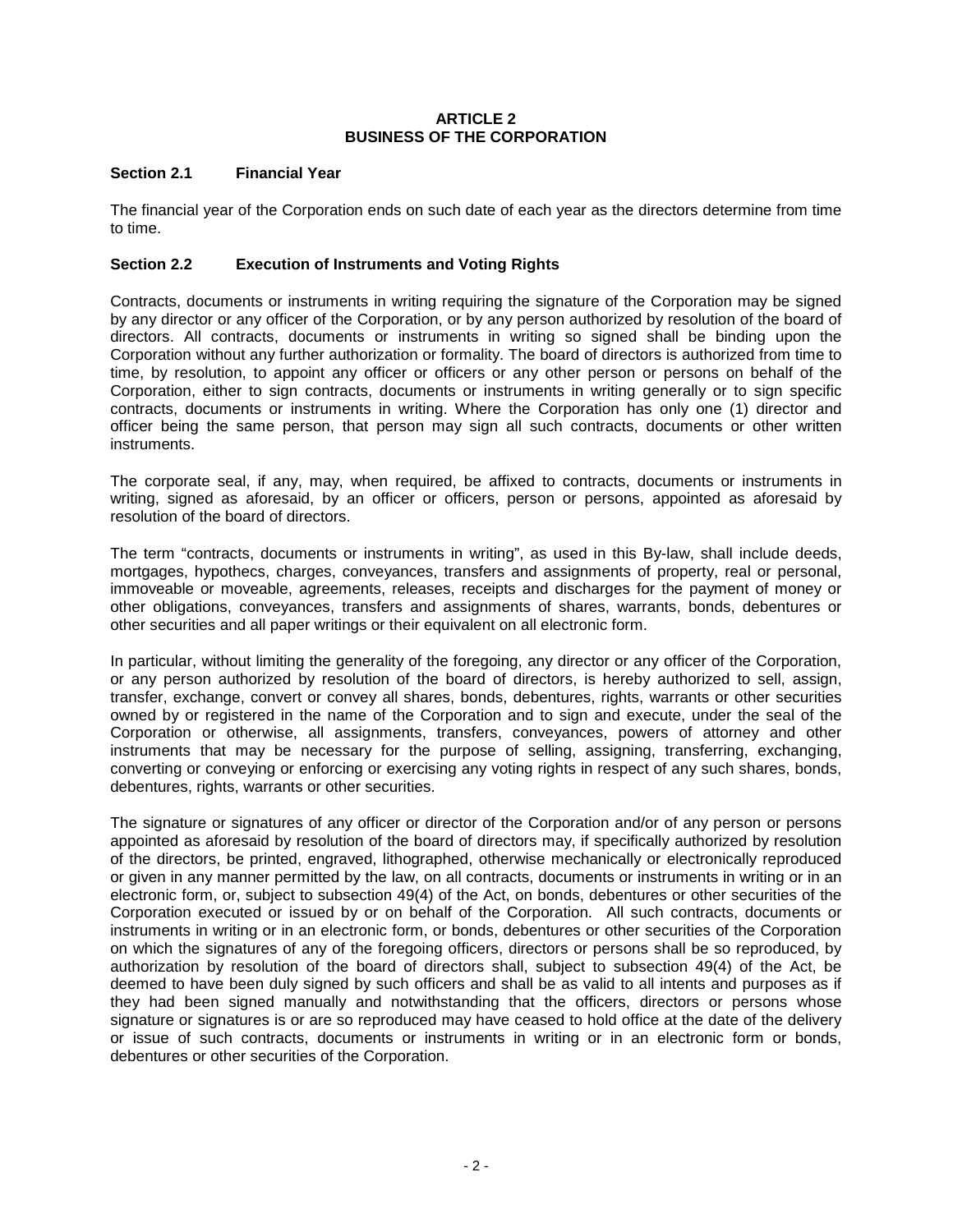## **Section 2.3 Banking Arrangements**

The banking and borrowing business of the Corporation or any part of it may be transacted with such banks, trust companies or other firms or corporations as the directors determine from time to time. All such banking and borrowing business or any part of it may be transacted on the Corporation's behalf under the agreements, instructions and delegations, and by one or more officers and other persons (including the directors), that the directors authorize from time to time. This paragraph does not limit in any way the authority granted under [Section](#page-1-0) 2.2.

#### **ARTICLE 3 DIRECTORS**

## **Section 3.1 Number of Directors**

If the articles specify a minimum and a maximum number of directors, the number of directors is, at any time, the number within the minimum and maximum determined from time to time by ordinary resolution or, if a special resolution empowers the directors to determine the number, by the directors. No decrease in the number of directors will shorten the term of an incumbent director. Where the number of directors has not been determined as provided in this Section, the number of directors is the number of directors holding office immediately following the most recent election or appointment of directors, whether at an annual or special meeting of the shareholders, or by the directors pursuant to the Act.

## <span id="page-2-0"></span>**Section 3.2 Place of Meetings**

Meetings of directors may be held at any place in or outside Canada.

## **Section 3.3 Calling of Meetings**

The chair of the board, the president, the chief executive officer or any one or more directors may call a meeting of the directors at any time. Meetings of directors will be held at the time and place as the person(s) calling the meeting determine.

#### **Section 3.4 Regular Meetings**

The directors may establish regular meetings of directors. Any resolution establishing such meetings will specify the dates, times and places of the regular meetings and will be sent to each director.

#### **Section 3.5 Notice of Meeting**

Subject to this Section, notice of the time and place of each meeting of directors will be given to each director not less than 48 hours before the time of the meeting. No notice of meeting is required for any regularly scheduled meeting except where the Act requires the notice to specify the purpose of, or the business to be transacted at, the meeting. Provided a quorum of directors is present, a meeting of directors may be held, without notice, immediately following the annual meeting of shareholders.

The accidental omission to give notice of any meeting of directors to, or the non-receipt of any notice by, any person, or any error in any notice not affecting the substance of the notice, does not invalidate any resolution passed or any action taken at the meeting.

#### **Section 3.6 Waiver of Notice**

A director may waive notice of a meeting of directors, any irregularity in a notice of meeting of directors or any irregularity in a meeting of directors. Such waiver may be given in any manner and may be given at any time either before or after the meeting to which the waiver relates. Waiver of any notice of a meeting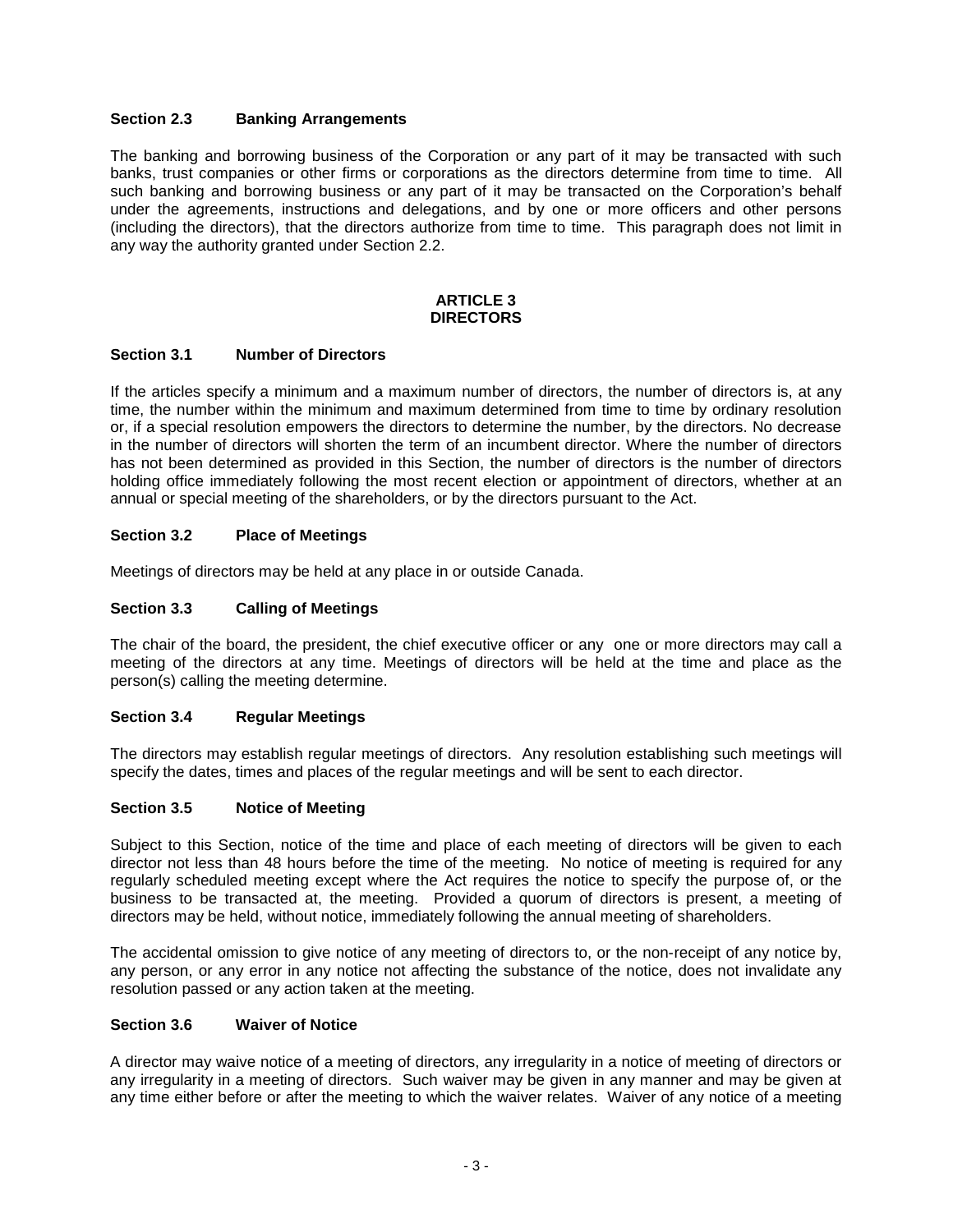of directors cures any irregularity in the notice, any default in the giving of the notice and any default in the timeliness of the notice. The attendance of a director at a meeting of directors is a waiver of notice of the meeting, except where a director attends a meeting for the express purpose of objecting to the transaction of any business on the ground that the meeting is not lawfully called.

# **Section 3.7 Quorum**

A majority of the number of directors in office or such greater or lesser number as the directors may determine from time to time, constitutes a quorum at any meeting of directors. Notwithstanding any vacancy among the directors, a quorum of directors may exercise all the powers of the directors.

## **Section 3.8 Meeting by Telephonic, Electronic or Other Communication Facility**

If all the directors of the Corporation present at or participating in a meeting of directors consent, a director may participate in such meeting by means of a telephonic, electronic or other communication facility. A director participating in a meeting by such means is deemed to be present at the meeting. Any consent is effective whether given before or after the meeting to which it relates and may be given with respect to all meetings of the directors.

# <span id="page-3-1"></span>**Section 3.9 Chair**

The chair of any meeting of directors is the first mentioned of the following officers that is a director and is present at the meeting:

- (a) the chair of the board of directors;
- (b) the president; or
- (c) the chief executive officer.

If no such person is present at the meeting, the directors present shall choose one of their number to chair the meeting.

#### <span id="page-3-2"></span>**Section 3.10 Secretary**

The secretary, if any, will act as secretary at meetings of directors. If a corporate secretary has not been appointed or the secretary is absent, the chair of the meeting will appoint a person, who need not be a director of officer, to act as secretary of the meeting.

#### <span id="page-3-0"></span>**Section 3.11 Votes to Govern**

At all meetings of directors, every question shall be decided by a majority of the votes cast. In case of an equality of votes, the chair of the meeting is not entitled to a second or casting vote.

#### **Section 3.12 Compensation and Expenses**

The directors may determine from time to time, in a policy or otherwise, the compensation, if any, to be paid to a director for his or her services as a director. The directors are also entitled to be reimbursed for travelling and other out-of-pocket expenses properly incurred by them in attending directors meetings, committee meetings and shareholders meetings and in the performance of other duties as directors of the Corporation. The directors may also award additional compensation to any director undertaking special services on the Corporation's behalf beyond the services ordinarily required of a director by the Corporation.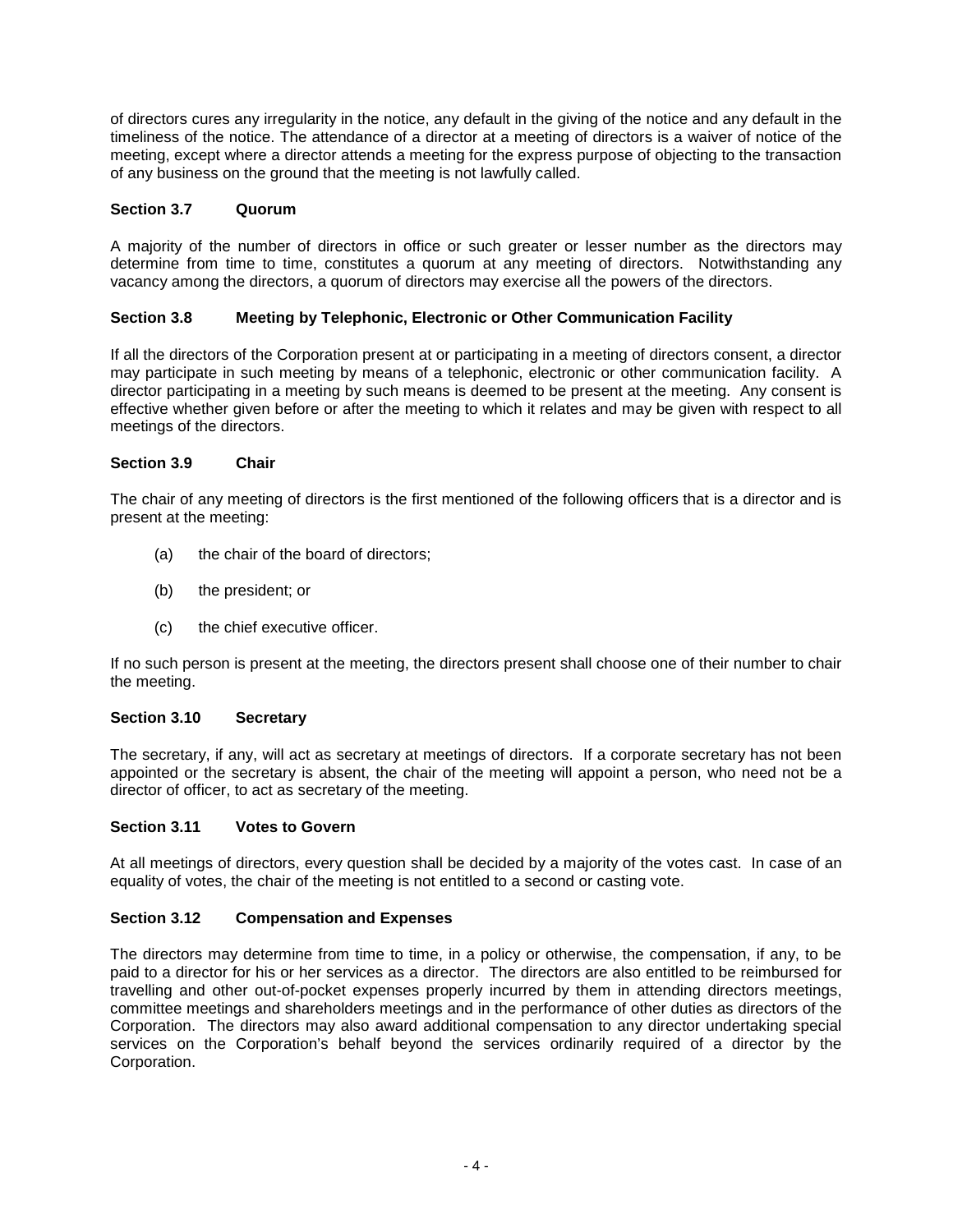A director may be employed by or provide services to the Corporation otherwise than as a director. Such a director may receive compensation for such employment or services in addition to any compensation paid to the director for his or her services as a director.

#### **ARTICLE 4 COMMITTEES**

#### **Section 4.1 Committees of Directors**

The directors may appoint from their number one or more committees and delegate to such committees any of the powers of the directors except those powers that, under the Act, a committee of directors has no authority to exercise.

## **Section 4.2 Proceedings**

Meetings of committees of directors may be held at any place in or outside Canada. At all meetings of committees, every question shall be decided by a majority of the votes cast on the question. Unless otherwise determined by the directors, each committee of directors may make, amend or repeal rules and procedures to regulate its meetings including: (i) fixing its quorum, provided that quorum may not be less than a majority of its members; (ii) procedures for calling meetings; (iii) requirements for providing notice of meetings; (iv) selecting a chair for a meeting; and (v) determining whether the chair will have a deciding vote in the event there is an equality of votes cast on a question.

Subject to a committee of directors establishing rules and procedures to regulate its meetings, [Section](#page-2-0) 3.2 to [Section](#page-3-0) 3.11 inclusive apply to committees of directors, with such changes as are necessary.

#### **ARTICLE 5 OFFICERS**

#### **Section 5.1 Appointment of Officers**

The directors may appoint such officers of the Corporation as they deem appropriate from time to time. The officers may include any of a chair of the board, a president, a chief executive officer, one or more vice-presidents, a chief financial officer, a secretary and a treasurer and one or more assistants to any of the appointed officers.No person may be the chair of the board unless that person is a director.

#### **Section 5.2 Powers and Duties**

Unless the directors determine otherwise, an officer has all powers and authority that are incident to his or her office. An officer will have such other powers, authority, functions and duties that are prescribed or delegated, from time to time, by the directors. The directors may, from time to time, vary, add to or limit the powers and duties of any officer.

#### **Section 5.3 Chair of the Board**

If appointed, the chair of the board will preside at directors meetings and shareholders meetings in accordance with [Section](#page-3-1) 3.9 and [Section](#page-7-0) 7.9, respectively. The chair of the board will have such other powers and duties as the directors determine.

# **Section 5.4 President**

If appointed, the president of the Corporation will have general powers and duties of supervision of the business and affairs of the Corporation. The president will have such other powers and duties as the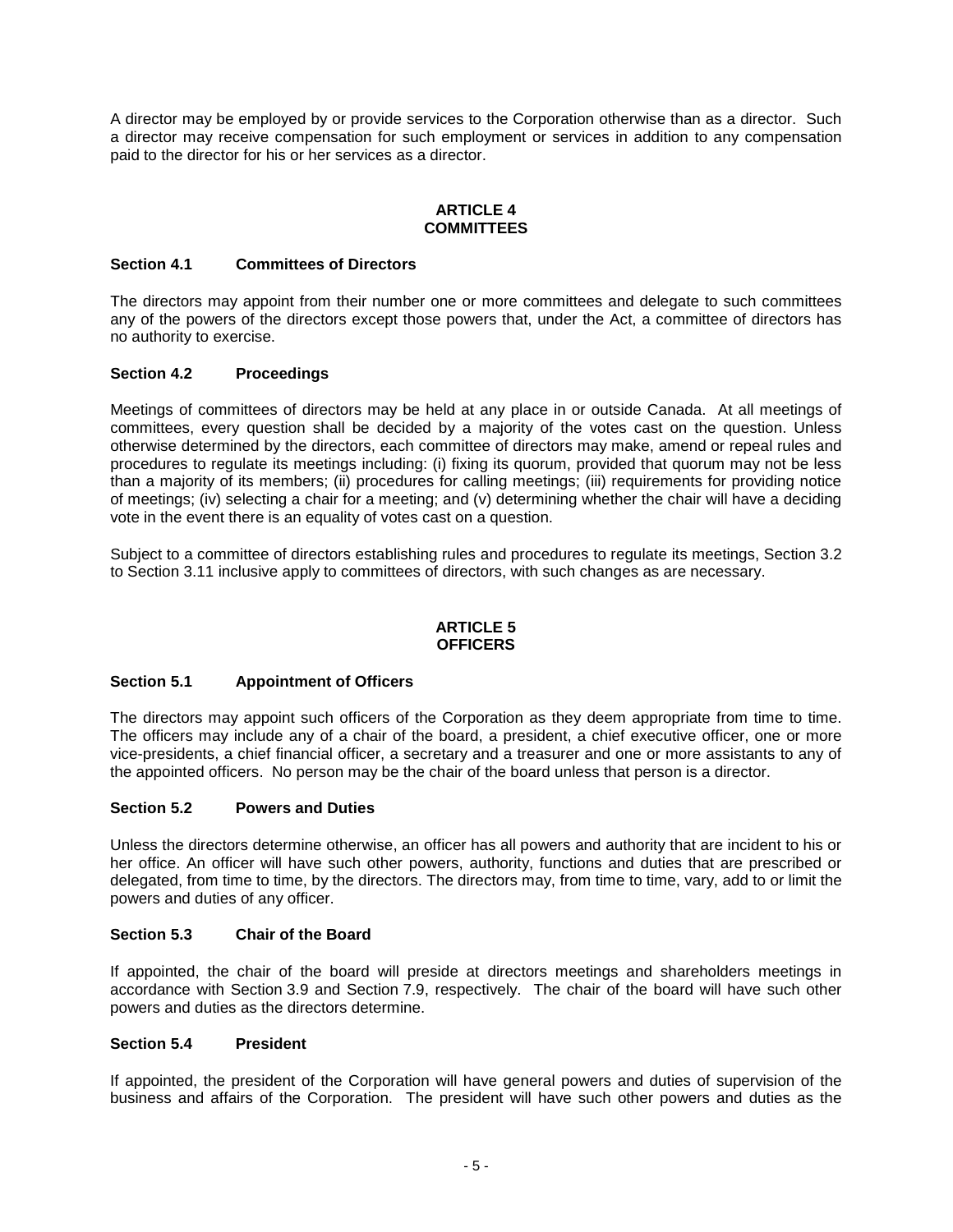directors determine. Subject to [Section](#page-3-2) 3.10 and [Section](#page-7-0) 7.9, during the absence or disability of the secretary or the treasurer, or if no secretary or treasurer has been appointed, the president will also have the powers and duties of the office of secretary and treasurer, as the case may be.

# **Section 5.5 Secretary**

If appointed, the secretary will have the following powers and duties: (i) the corporate secretary will give or cause to be given, as and when instructed, notices required to be given to shareholders, directors, officers, auditors and members of committees of directors; (ii) the secretary may attend at and be the secretary of meetings of directors, shareholders, and committees of directors and will have the minutes of all proceedings at such meetings entered in the books and records kept for that purpose; and (iii) the secretary will be the custodian of any corporate seal of the Corporation and the books, papers, records, documents, and instruments belonging to the Corporation, except when another officer or agent has been appointed for that purpose. The secretary will have such other powers and duties as the directors or the president of the Corporation determine. If desired, the secretary may appoint one or more persons, who need not be directors or officers at the Corporation, to perform his or her duties hereunder.

# **Section 5.6 Treasurer**

If appointed, the treasurer of the Corporation will have the following powers and duties: (i) the treasurer will ensure that the Corporation prepares and maintains adequate accounting records in compliance with the Act; (ii) the treasurer will also be responsible for the deposit of money, the safekeeping of securities and the disbursement of the funds of the Corporation; and (iii) at the request of the directors, the treasurer will render an account of the Corporation's financial transactions and of the financial position of the Corporation. The treasurer will have such other powers and duties as the directors or the president of the Corporation determine.

## **Section 5.7 Removal of Officers**

The directors may remove an officer from office at any time, with or without cause. Such removal is without prejudice to the officer's rights under any employment contract with the Corporation.

#### **ARTICLE 6 PROTECTION OF DIRECTORS, OFFICERS AND OTHERS**

# **Section 6.1 Limitation of Liability**

Subject to the Act and other applicable law, no director or officer is liable for: (i) the acts, omissions, receipts, failures, neglects or defaults of any other director, officer or employee; (ii) joining in any receipt or other act for conformity; (iii) any loss, damage or expense happening to the Corporation through the insufficiency or deficiency of title to any property acquired for or on behalf of the Corporation; (iv) the insufficiency or deficiency of any security in or upon which any of the monies of the Corporation shall be invested; (v) any loss or damage arising from the bankruptcy, insolvency or tortious acts of any person with whom any of the monies, securities or effects of the Corporation shall be deposited; or (vi) any loss occasioned by any error of judgment or oversight on his part, or for any other loss, damage or misfortune whatever which shall happen in the execution of the duties of his office or in relation to his office.

#### **Section 6.2 Liability**

No director or officer shall be liable for the acts, receipts, neglects or defaults of any other director, officer or employee of the Corporation, or for joining any receipt or other act for conformity, or for any loss, damage or expense happening to the Corporation through the insufficiency or deficiency of title to any property acquired for or on behalf of the Corporation, or for the insufficiency or deficiency of any security in or upon which any of the moneys of the Corporation shall be invested, or for any loss or damage arising from the bankruptcy, insolvency or tortuous acts of any person with whom any of the moneys, securities or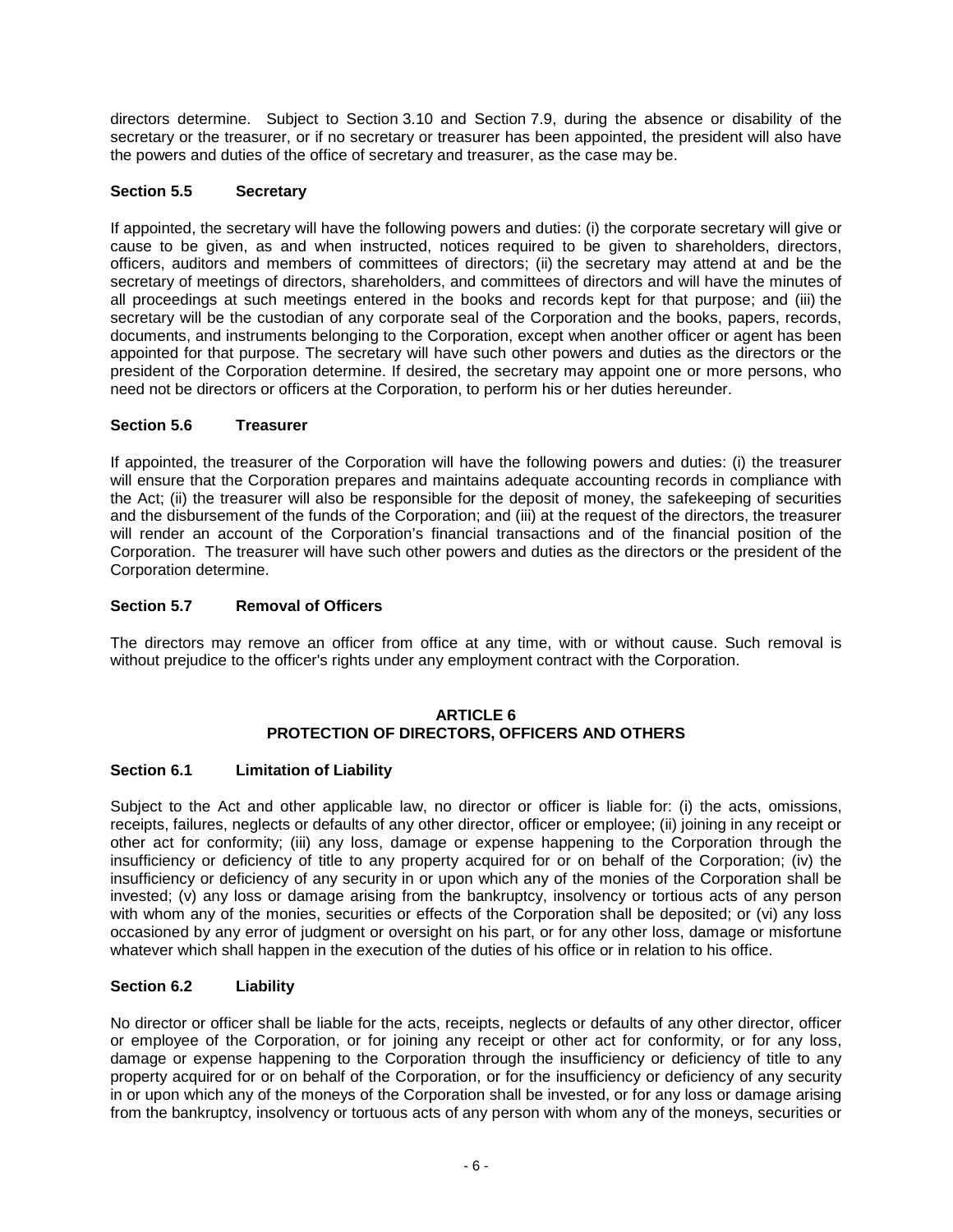effects of the Corporation shall be deposited, or for any loss occasioned by any error of judgment or oversight on his part, or for any other loss, damage or misfortune which shall happen in the execution of the duties of his office or in relation thereto, provided that nothing herein shall relieve any director or officer from the duty to act in accordance with the Act and the regulations thereunder or from liability for any breach thereof.

# <span id="page-6-0"></span>**Section 6.3 Indemnification**

Subject to the Act, the Corporation shall indemnify a director or officer of the Corporation, a former director or officer of the Corporation, or another individual who acts or acted at the Corporation's request as a director or officer, or an individual acting in a similar capacity, of another entity (as such term is defined in the Act) against all costs, charges and expenses, including an amount paid to settle an action or satisfy a judgment, reasonably incurred by the individual in respect of any civil, criminal, administrative, investigative or other proceeding in which the individual is involved because of that association with the Corporation or other entity if:

- (a) he acted honestly and in good faith with a view to the best interests of the Corporation, or, as the case may be, to the best interests of the other entity for which the individual acted as a director of officer or in a similar capacity at the Corporation's request; and
- (b) in the case of a criminal or administrative action or proceeding that is enforced by a monetary penalty, the individual had reasonable grounds for believing that the individual's conduct was lawful.

# **Section 6.4 Insurance**

Subject to the Act, the Corporation may purchase and maintain insurance for the benefit of an individual referred to in [Section](#page-6-0) 6.3 against any liability incurred by the individual in his capacity as a director or officer of the Corporation or in the individual's capacity as a director or officer, or similar capacity, of another entity (as such term is defined in the Act), if the individual acts or acted in that capacity at the Corporation's request.

#### **ARTICLE 7 SHAREHOLDERS**

# **Section 7.1 Calling Annual and Special Meetings**

The directors and each of the chair of the board, the president and the chief executive officer have the power to call annual meetings of shareholders and special meetings of shareholders. Annual meetings of shareholders and special meetings of shareholders will be held on the date and at the time and place in Canada as the person(s) calling the meeting determine.

# **Section 7.2 Electronic Meetings**

Meetings of shareholders may be held entirely by means of telephonic, electronic or other communications facility that permits all participants to communicate adequately with each other during the meeting. The directors may establish procedures regarding the holding of meetings of shareholders by such means.

# **Section 7.3 Notice of Meetings**

A notice stating the day, hour and place of meeting and, subject to subsection 135(6) of the Act, the general nature of the business to be transacted shall be served on each person who is entitled to vote at such meeting, each director of the Corporation and the auditor of the Corporation no less than twenty-one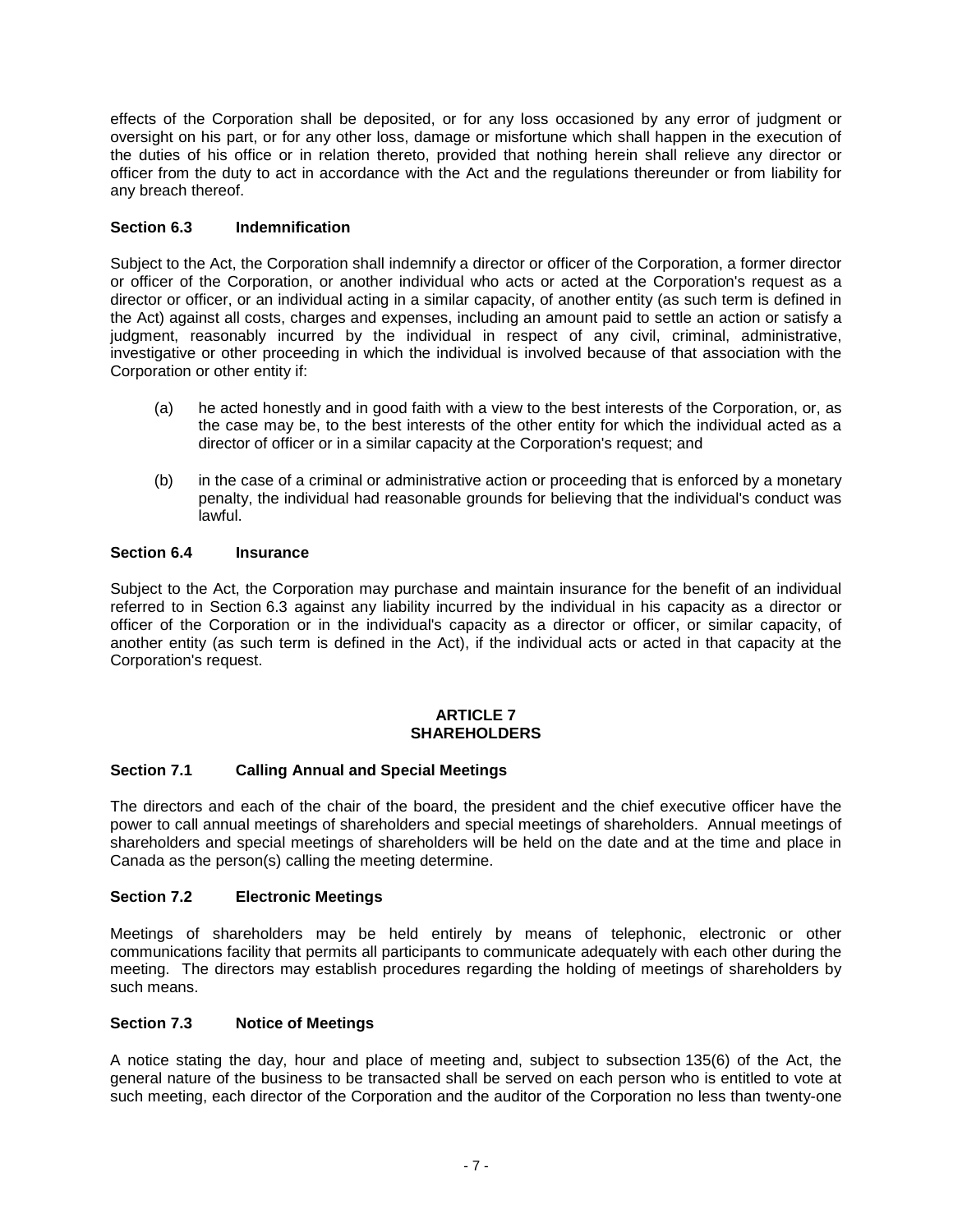(21) days or more than sixty (60) days before the meeting or such other period of time as may be specified in the Regulations passed under the Act or as may be permitted by the Act. If such notice is served by mail, it shall be directed to the latest address as shown in the records of the Corporation, of the intended recipient. Notice of any meeting of shareholders or any irregularity in any such meeting or in the notice thereof may be waived by any shareholder, the duly appointed proxy of any shareholder, any director or the auditor of the Corporation in any manner that a notice can be given addressed to the Corporation or by any other manner, and any such waiver may be validly given either before or after the meeting to which such waiver relates.

# **Section 7.4 Waiver of Notice**

A shareholder, a proxyholder, a director or the auditor and any other person entitled to attend a meeting of shareholders may waive notice of a meeting of shareholders, any irregularity in a notice of meeting of shareholders or any irregularity in a meeting of shareholders. Such waiver may be waived in any manner and may be given at any time either before or after the meeting to which the waiver relates. Waiver of any notice of a meeting of shareholders cures any irregularity in the notice, any default in the giving of the notice and any default in the timeliness of the notice.

# **Section 7.5 Representatives**

A representative of a shareholder that is a body corporate or an association will be recognized if (i) a certified copy of the resolution of the directors or governing body of the body corporate or association, or a certified copy of an extract from the by-laws of the body corporate or association, authorizing the representative to represent the body corporate or association is deposited with the Corporation, or (ii) the authorization of the representative is established in another manner that is satisfactory to the corporate secretary or the chair of the meeting.

# **Section 7.6 Persons Entitled to be Present**

The only persons entitled to be present at a meeting of shareholders are those persons entitled to vote at the meeting, the directors, the officers, the auditor of the Corporation and others who, although not entitled to vote, are entitled or required under any provision of the Act or the articles or by-laws to be present at the meeting. Any other person may be admitted with the consent of the chair of the meeting or the persons present who are entitled to vote at the meeting.

# **Section 7.7 Quorum**

A quorum of shareholders is present at a meeting of shareholders if the holders of not less than 10% of the shares entitled to vote at the meeting are present in person or represented by proxy, and at least two persons entitled to vote at the meeting are actually present at the meeting.

# **Section 7.8 Proxies**

A proxy shall comply with the applicable requirements of the Act and other applicable law and will be in such form as the directors may approve from time to time or such other form as may be acceptable to the chair of the meeting at which the instrument of proxy is to be used. A proxy will be acted on only if it is deposited with the Corporation or its agent prior to the time specified in the notice calling the meeting at which the proxy is to be used or it is deposited with the corporate secretary, a scrutineer or the chair of the meeting or any adjournment of the meeting prior to the time of voting.

# <span id="page-7-0"></span>**Section 7.9 Chair, Secretary and Scrutineers**

The chair of any meeting of shareholders is the first mentioned of the following officers that is present at the meeting:

(a) the chair of the board;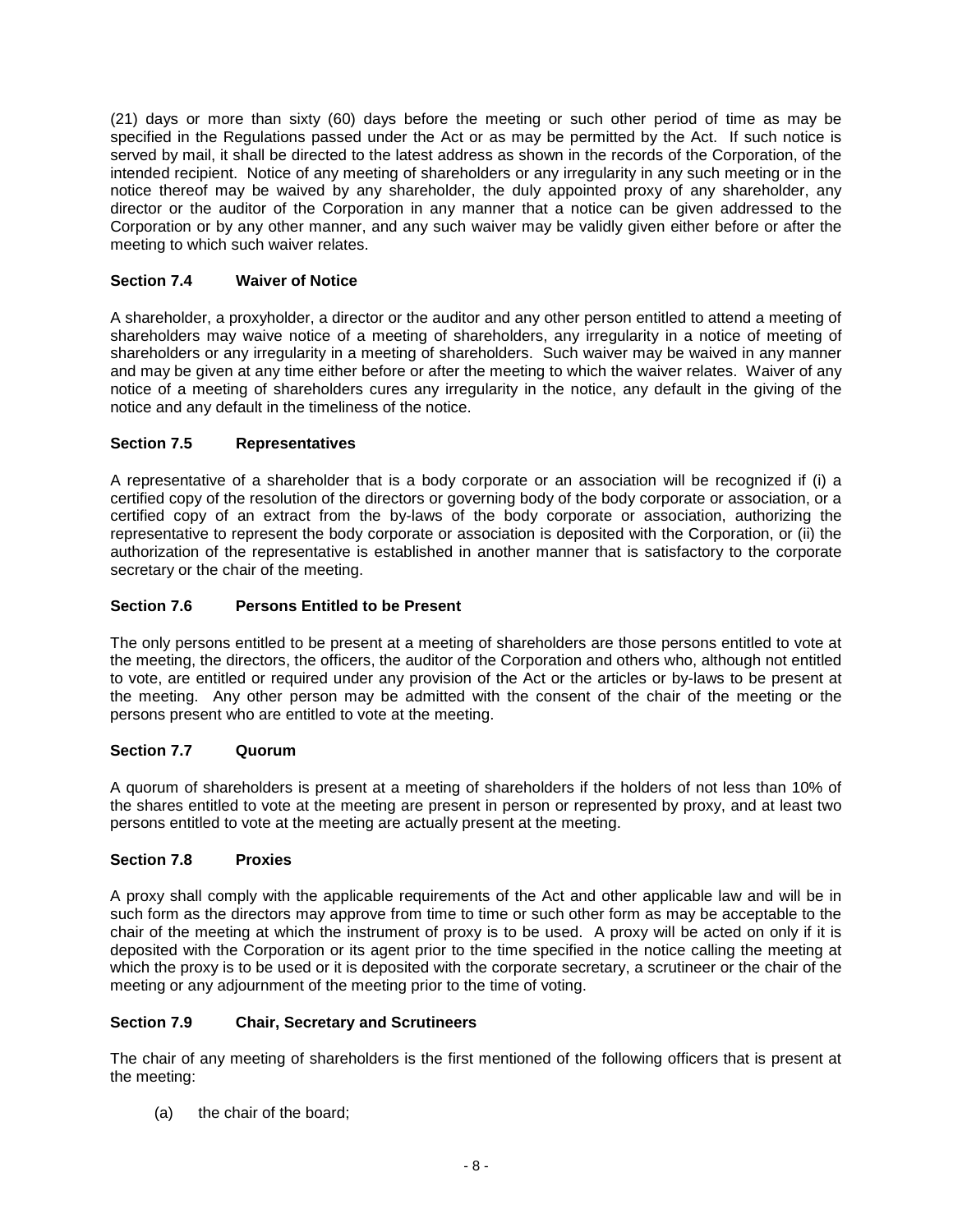- (b) the president;
- (c) the chief executive officer; or
- (d) a vice-president (in order of corporate seniority).

If no such person is present at the meeting, the persons present who are entitled to vote shall choose a director who is present, or a shareholder who is present, to chair the meeting.

The secretary, if any, will act as secretary at meetings of shareholders. If a secretary has not been appointed or the corporate secretary is absent, the chair of the meeting will appoint a person, who need not be a shareholder, to act as secretary of the meeting.

If desired, the chair of the meeting may appoint one or more persons, who need not be shareholders, to act as scrutineers at any meeting of shareholders. The scrutineers will assist in determining the number of shares held by persons entitled to vote who are present at the meeting and the existence of a quorum. The scrutineers will also receive, count and tabulate ballots and assist in determining the result of a vote by ballot, and do such acts as are necessary to conduct the vote in an equitable manner. The decision of a majority of the scrutineers shall be conclusive and binding upon the meeting and a declaration or certificate of the scrutineers will be conclusive evidence of the facts declared or stated in it.

# **Section 7.10 Procedure**

The chair of a meeting of shareholders will conduct the meeting and determine the procedure to be followed at the meeting. The chair's decision on all matters or things, including any questions regarding the validity or invalidity of a form of proxy or other instrument appointing a proxy, shall be conclusive and binding upon the meeting of shareholders.

#### **Section 7.11 Manner of Voting**

Subject to the Act and other applicable law, any question at a meeting of shareholders shall be decided by a ballot. A ballot will be taken in the manner the chair of the meeting directs (including by show of hands). The result of such ballot shall be the decision of the shareholders upon the question.

Each person present who is entitled to vote is entitled to the number of votes that are attached to the shares which such person is entitled to vote at the meeting.

In the case of a vote by a show of hands, each person present who is entitled to vote has one vote. If a ballot is taken, each person present who is entitled to vote is entitled to the number of votes that are attached to the shares which such person is entitled to vote at the meeting.

#### **Section 7.12 Votes to Govern**

Any question at a meeting of shareholders shall be decided by a majority of the votes cast on the question unless the articles, the by-laws, the Act or other applicable law requires otherwise. In case of an equality of votes, the chair of the meeting is not entitled to a second or casting vote.

# **Section 7.13 Adjournment**

The chair of any meeting of shareholders may, with the consent of the persons present who are entitled to vote at the meeting, adjourn the meeting from time to time and place to place, subject to such conditions as such persons may decide. Any adjourned meeting is duly constituted if held in accordance with the terms of the adjournment and a quorum is present at the adjourned meeting. Any business may be considered and transacted at any adjourned meeting which might have been considered and transacted at the original meeting of shareholders.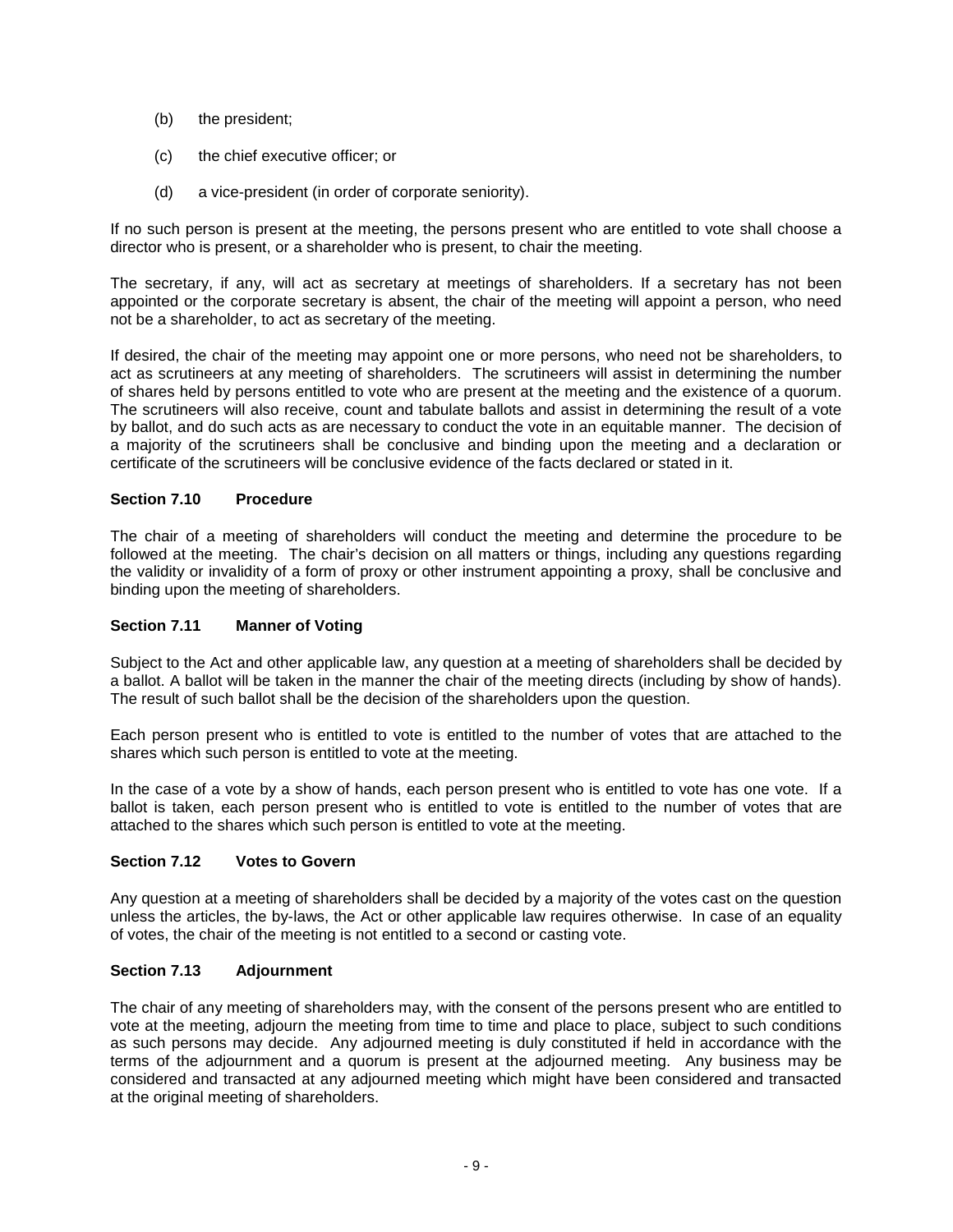## **ARTICLE 8 SECURITIES**

## **Section 8.1 Form of Security Certificates**

Subject to the Act, security certificates, if required, will be in the form that the directors approve from time to time or that the Corporation adopts.

## **Section 8.2 Transfer Agents and Registrars**

The Corporation may from time to time appoint one or more agents to maintain, for each class or series of securities issued by it in registered or other form, a central securities register and one or more branch securities registers. Such an agent may be designated as transfer agent or registrar according to their functions and one person may be designated both registrar and transfer agent. The Corporation may at any time terminate such appointment.

#### **ARTICLE 9 PAYMENTS**

## <span id="page-9-0"></span>**Section 9.1 Payments of Dividends and Other Distributions**

Any dividend or other distribution payable in cash to shareholders will be paid by cheque or by electronic means or by such other method as the directors may determine. The payment will be made to or to the order of each registered holder of shares in respect of which the payment is to be made. Cheques will be sent to the registered holder's recorded address, unless the holder otherwise directs. In the case of joint holders, the payment will be made to the order of all such joint holders and, if applicable, sent to them at their recorded address, unless such joint holders otherwise direct. The sending of the cheque or the sending of the payment by electronic means or the sending of the payment by a method determined by the directors in an amount equal to the dividend or other distribution to be paid less any tax that the Corporation is required to withhold will satisfy and discharge the liability for the payment, unless payment is not made upon presentation, if applicable.

#### **Section 9.2 Non-Receipt of Payment**

In the event of non-receipt of any payment made as contemplated by [Section](#page-9-0) 9.1 by the person to whom it is sent, the Corporation may issue re-payment to such person for a like amount. The directors may determine, whether generally or in any particular case, the terms on which any re-payment may be made, including terms as to indemnity, reimbursement of expenses, and evidence of non-receipt and of title.

#### **Section 9.3 Unclaimed Dividends**

To the extent permitted by law, any dividend or other distribution that remains unclaimed after a period of 2 years from the date on which the dividend has been declared to be payable is forfeited and will revert to the Corporation.

#### **ARTICLE 10 MISCELLANEOUS**

#### **Section 10.1 Notices**

Any notice, communication or document required to be given, delivered or sent by the Corporation to any director, officer, shareholder or auditor is sufficiently given, delivered or sent if delivered personally, or if delivered to the person's recorded address, or if mailed to the person at the person's recorded address by